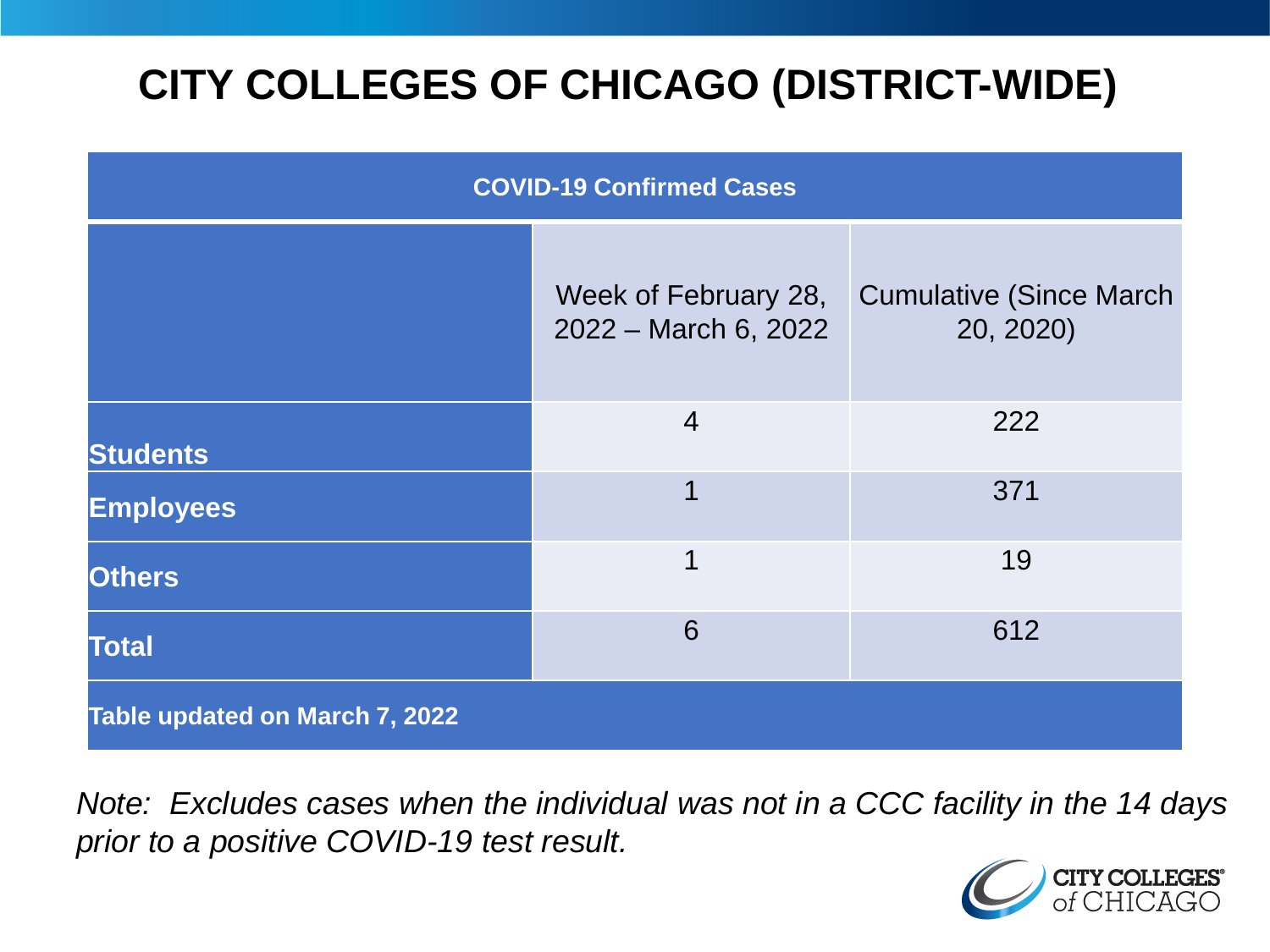## **DALEY COLLEGE**

| <b>COVID-19 Confirmed Cases</b> |                                              |                                              |
|---------------------------------|----------------------------------------------|----------------------------------------------|
|                                 | Week of February 28,<br>2022 - March 6, 2022 | <b>Cumulative (Since March)</b><br>20, 2020) |
| <b>Students</b>                 | $\mathbf 1$                                  | 20                                           |
| <b>Employees</b>                | $\Omega$                                     | 44                                           |
| <b>Others</b>                   | $\overline{0}$                               | 3                                            |
| <b>Total</b>                    | 1                                            | 67                                           |
| Table updated on March 7, 2022  |                                              |                                              |

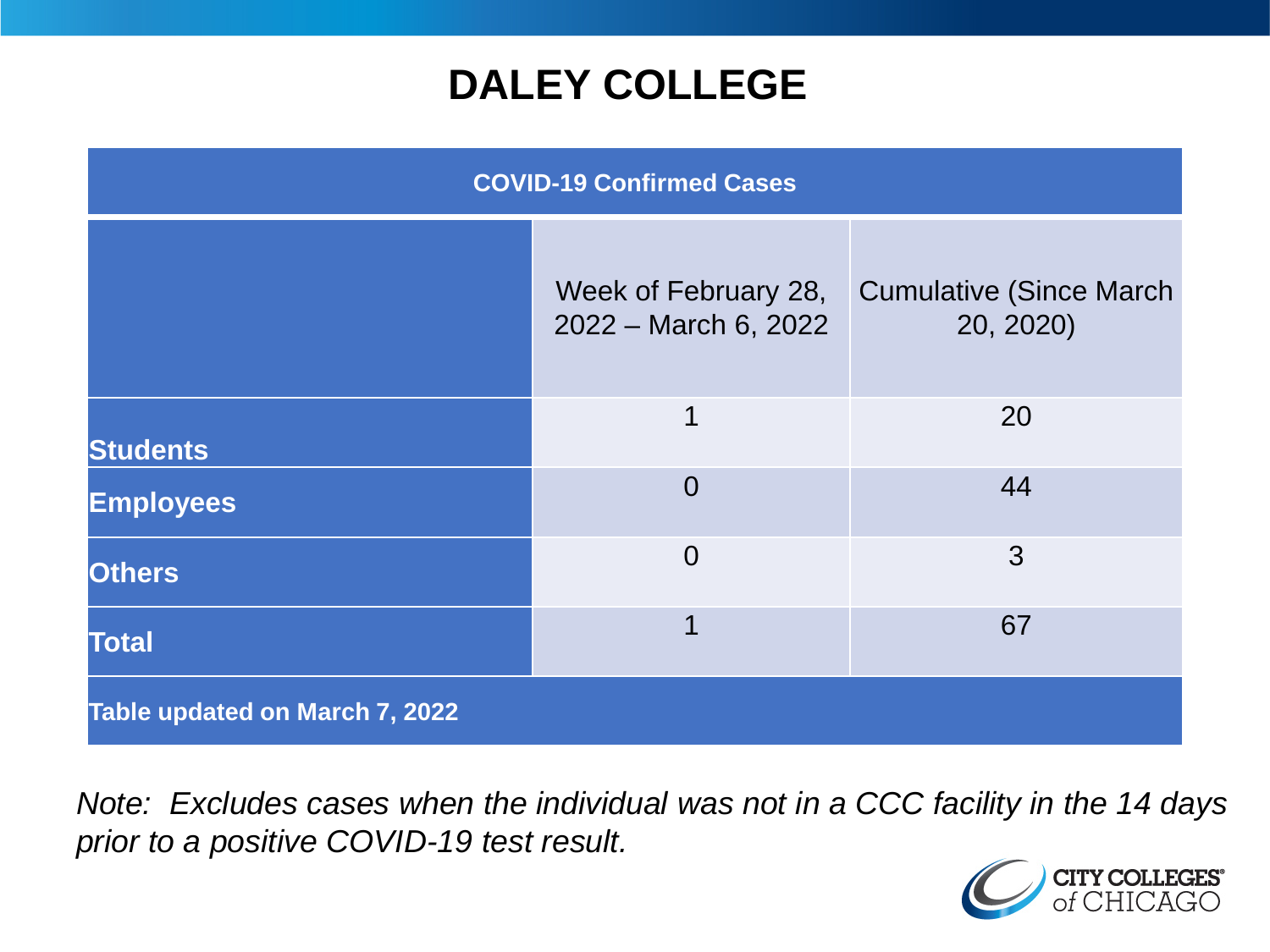## **HAROLD WASHINGTON COLLEGE**

| <b>COVID-19 Confirmed Cases</b> |                                              |                                              |
|---------------------------------|----------------------------------------------|----------------------------------------------|
|                                 | Week of February 28,<br>2022 - March 6, 2022 | <b>Cumulative (Since March)</b><br>20, 2020) |
| <b>Students</b>                 | $\overline{0}$                               | 32                                           |
| <b>Employees</b>                | $\Omega$                                     | 35                                           |
| <b>Others</b>                   | $\overline{0}$                               | $\overline{2}$                               |
| <b>Total</b>                    | $\Omega$                                     | 69                                           |
| Table updated on March 7, 2022  |                                              |                                              |

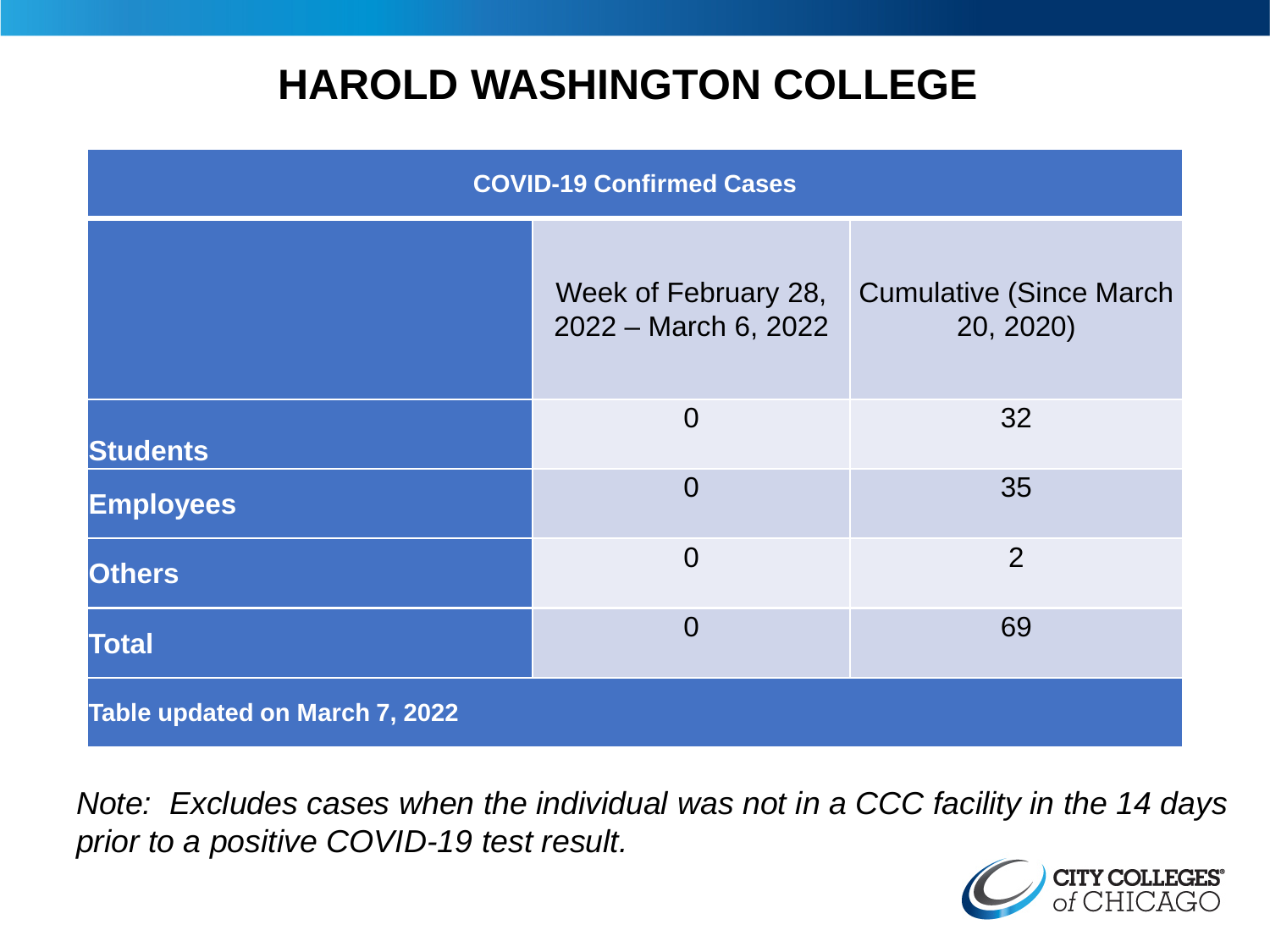## **KENNEDY-KING COLLEGE**

| <b>COVID-19 Confirmed Cases</b> |                                              |                                              |
|---------------------------------|----------------------------------------------|----------------------------------------------|
|                                 | Week of February 28,<br>2022 – March 6, 2022 | <b>Cumulative (Since March)</b><br>20, 2020) |
| <b>Students</b>                 | $\overline{0}$                               | 12                                           |
| <b>Employees</b>                | $\overline{0}$                               | 63                                           |
| <b>Others</b>                   | $\overline{0}$                               | 2                                            |
| <b>Total</b>                    | $\overline{0}$                               | 77                                           |
| Table updated on March 7, 2022  |                                              |                                              |

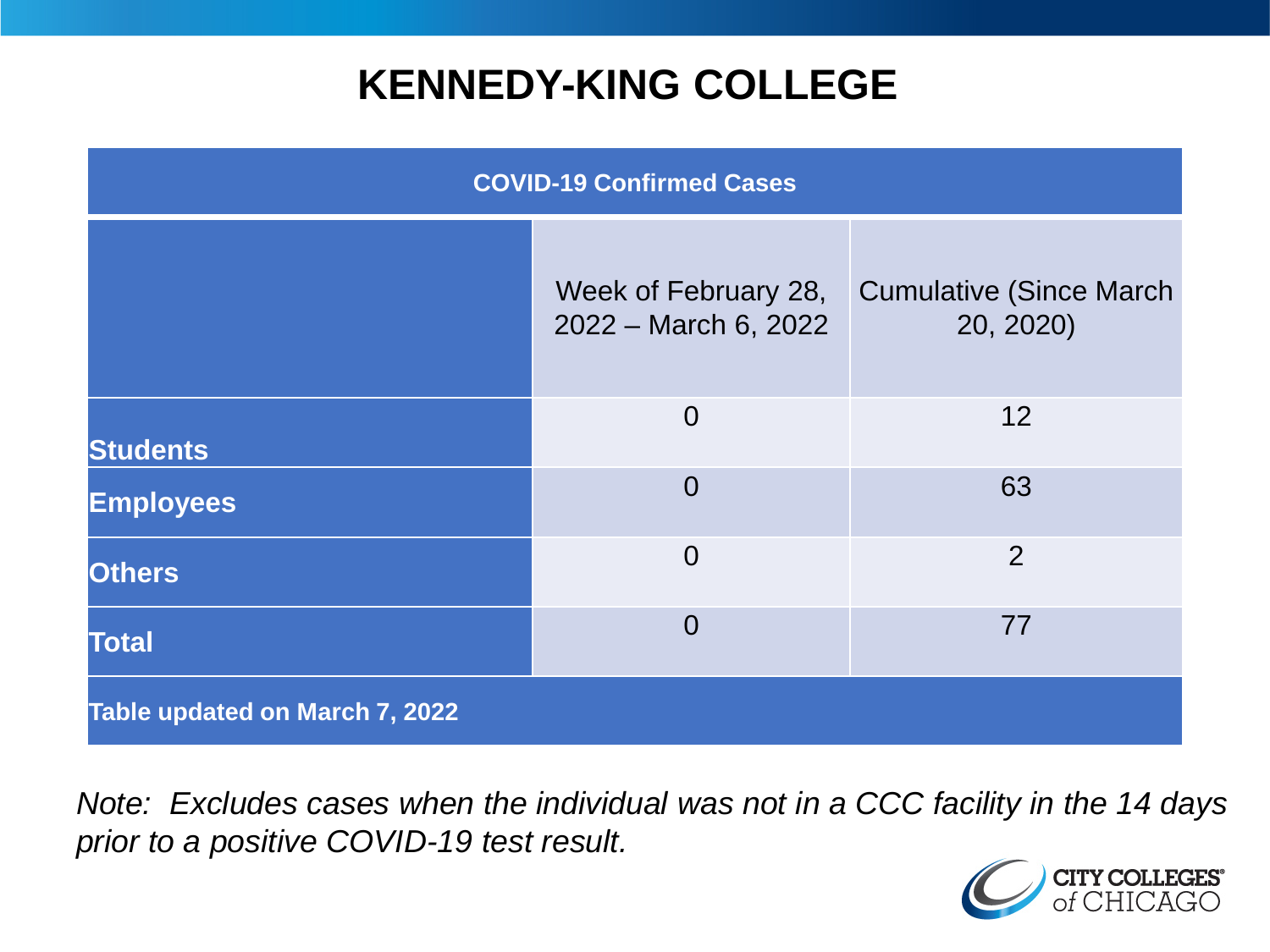# **MALCOLM X COLLEGE**

| <b>COVID-19 Confirmed Cases</b> |                                              |                                              |
|---------------------------------|----------------------------------------------|----------------------------------------------|
|                                 | Week of February 28,<br>2022 - March 6, 2022 | <b>Cumulative (Since March)</b><br>20, 2020) |
| <b>Students</b>                 | 2                                            | 76                                           |
| <b>Employees</b>                | $\Omega$                                     | 69                                           |
| <b>Others</b>                   | $\overline{0}$                               | 3                                            |
| <b>Total</b>                    | $\overline{2}$                               | 148                                          |
| Table updated on March 7, 2022  |                                              |                                              |

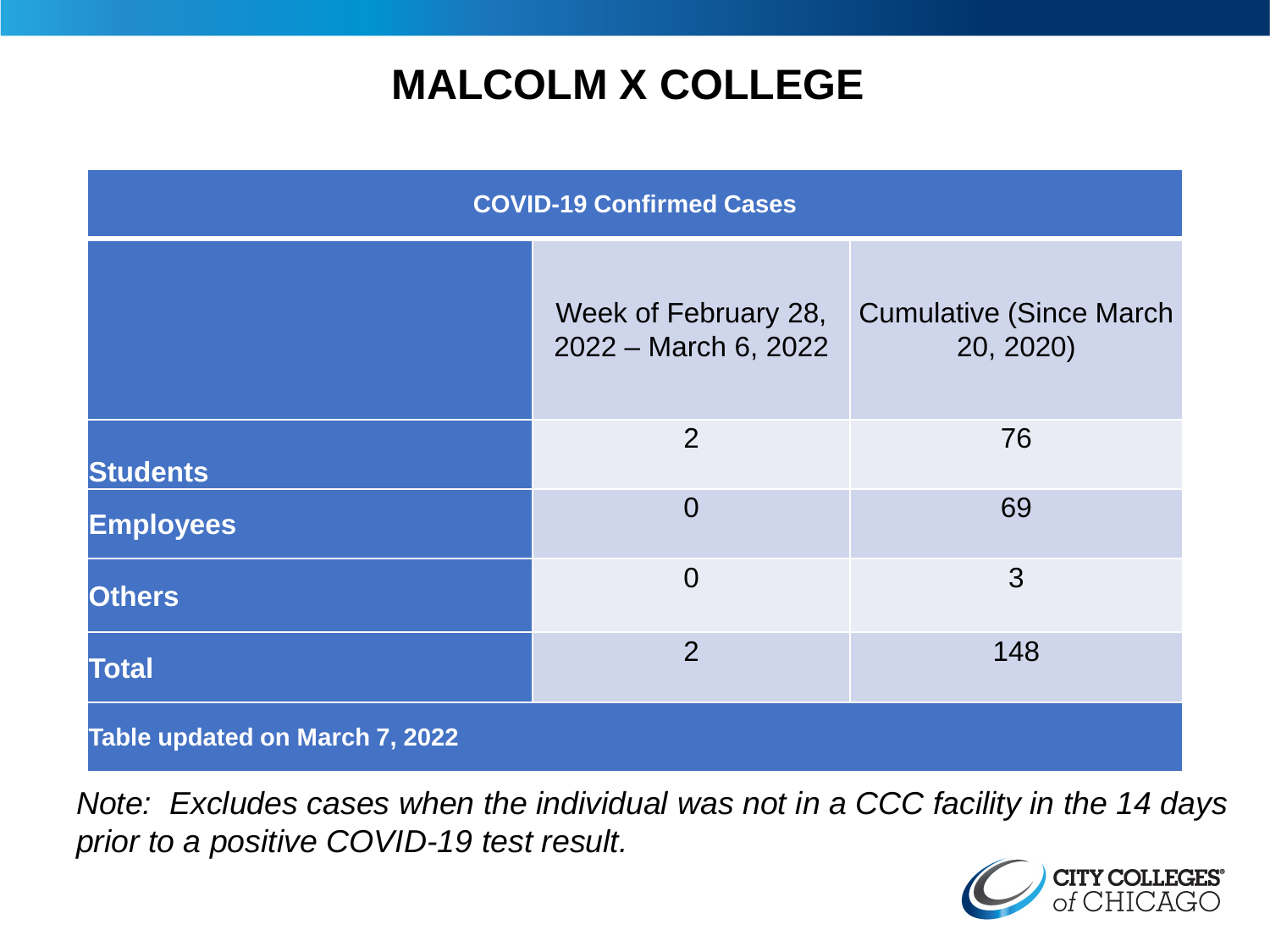# **OLIVE-HARVEY COLLEGE**

| <b>COVID-19 Confirmed Cases</b>       |                                              |                                              |
|---------------------------------------|----------------------------------------------|----------------------------------------------|
|                                       | Week of February 28,<br>2022 - March 6, 2022 | <b>Cumulative (Since March)</b><br>20, 2020) |
| <b>Students</b>                       | $\overline{0}$                               | 13                                           |
| <b>Employees</b>                      | $\overline{0}$                               | 50                                           |
| <b>Others</b>                         | 1                                            | 5                                            |
| <b>Total</b>                          | 1                                            | 68                                           |
| <b>Table updated on March 7, 2022</b> |                                              |                                              |

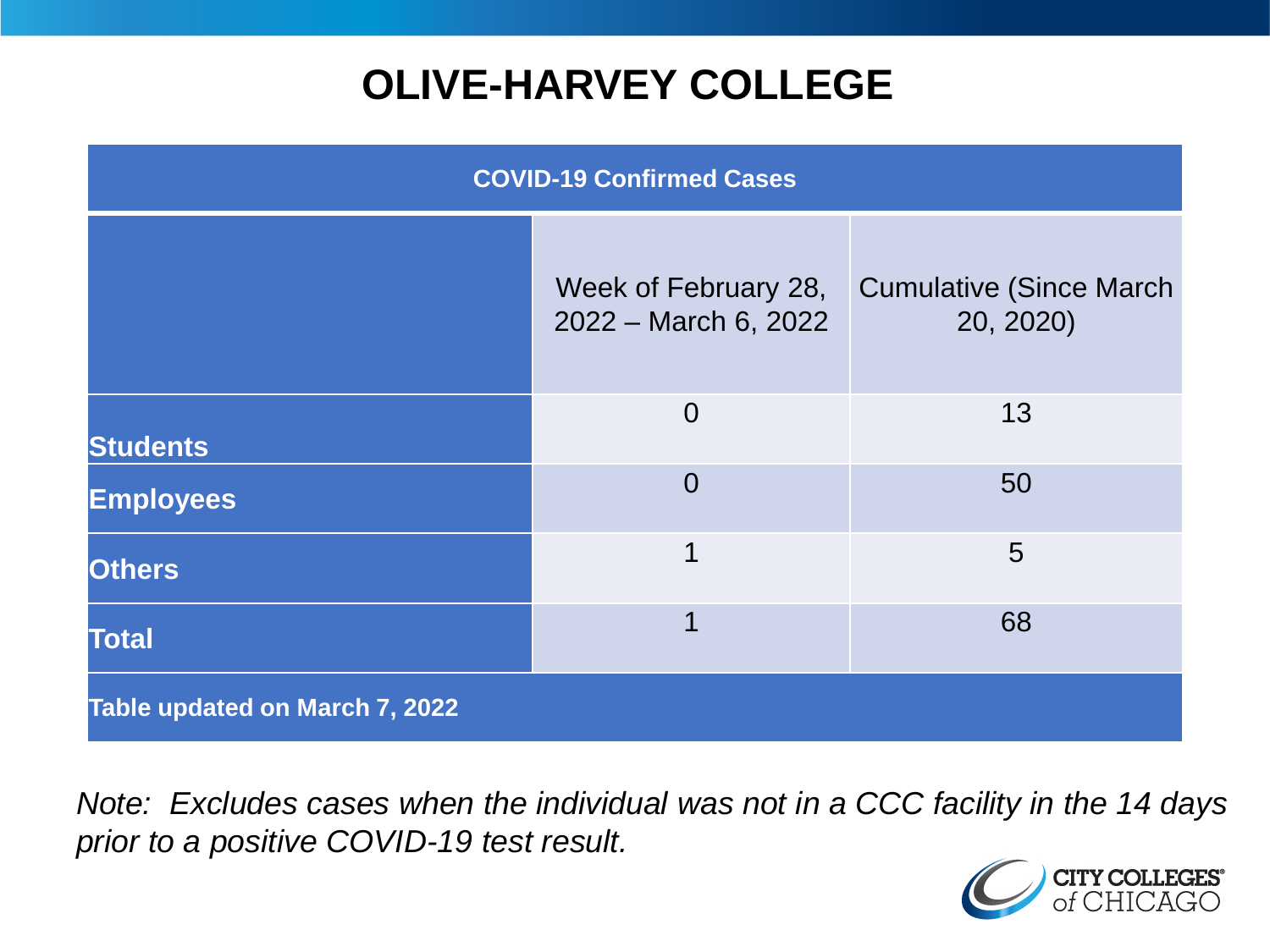## **TRUMAN COLLEGE**

| <b>COVID-19 Confirmed Cases</b> |                                              |                                              |
|---------------------------------|----------------------------------------------|----------------------------------------------|
|                                 | Week of February 28,<br>2022 - March 6, 2022 | <b>Cumulative (Since March)</b><br>20, 2020) |
| <b>Students</b>                 | 1                                            | 31                                           |
| <b>Employees</b>                | 1                                            | 59                                           |
| <b>Others</b>                   | $\overline{0}$                               | $\overline{0}$                               |
| <b>Total</b>                    | $\overline{2}$                               | 90                                           |
| Table updated on March 7, 2022  |                                              |                                              |

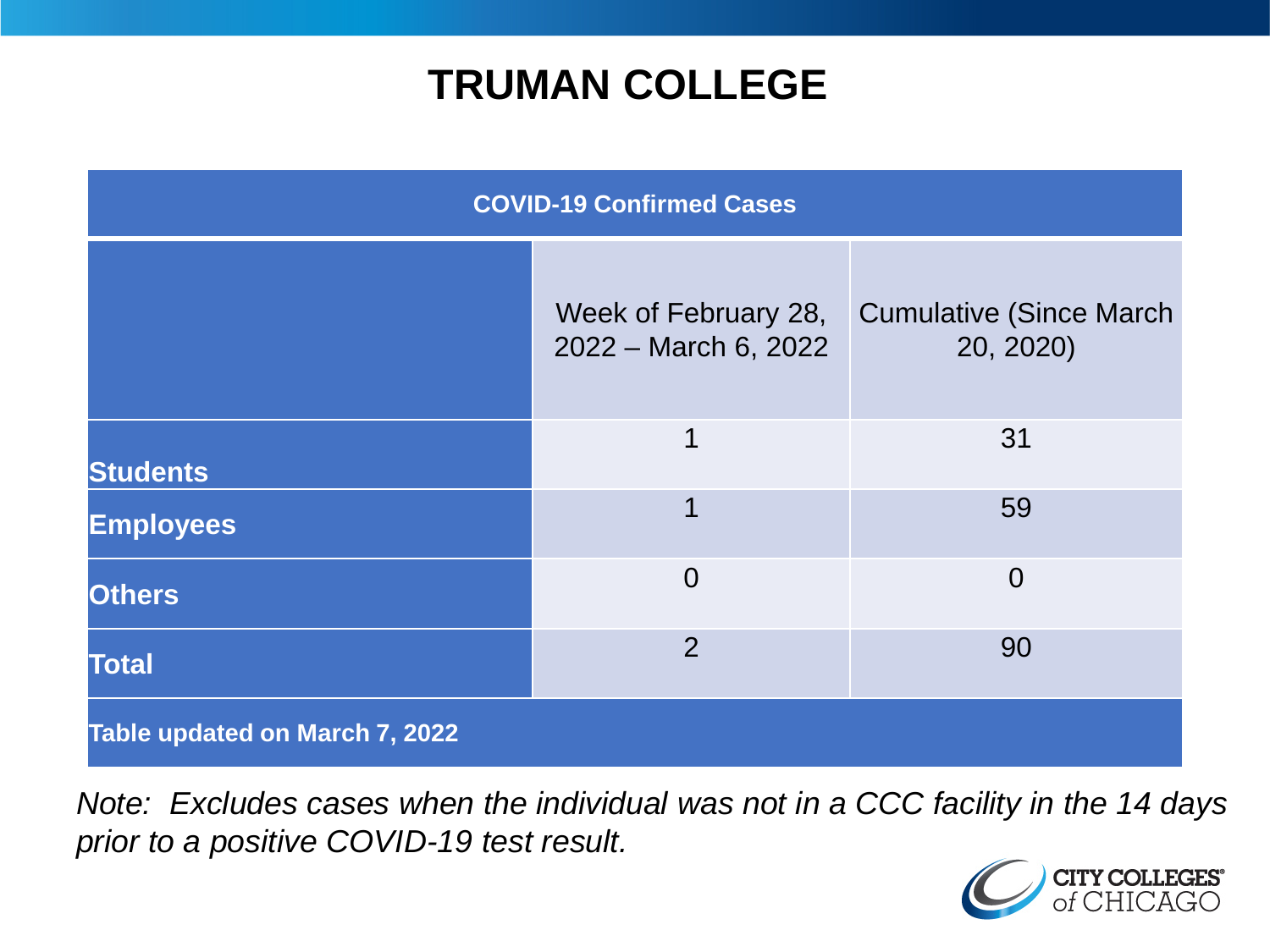## **WRIGHT COLLEGE**

| <b>COVID-19 Confirmed Cases</b> |                                              |                                              |
|---------------------------------|----------------------------------------------|----------------------------------------------|
|                                 | Week of February 28,<br>2022 - March 6, 2022 | <b>Cumulative (Since March)</b><br>20, 2020) |
| <b>Students</b>                 | $\overline{0}$                               | 38                                           |
| <b>Employees</b>                | $\overline{0}$                               | 43                                           |
| <b>Others</b>                   | $\overline{0}$                               | $\overline{2}$                               |
| <b>Total</b>                    | $\overline{0}$                               | 83                                           |
| Table updated on March 7, 2022  |                                              |                                              |

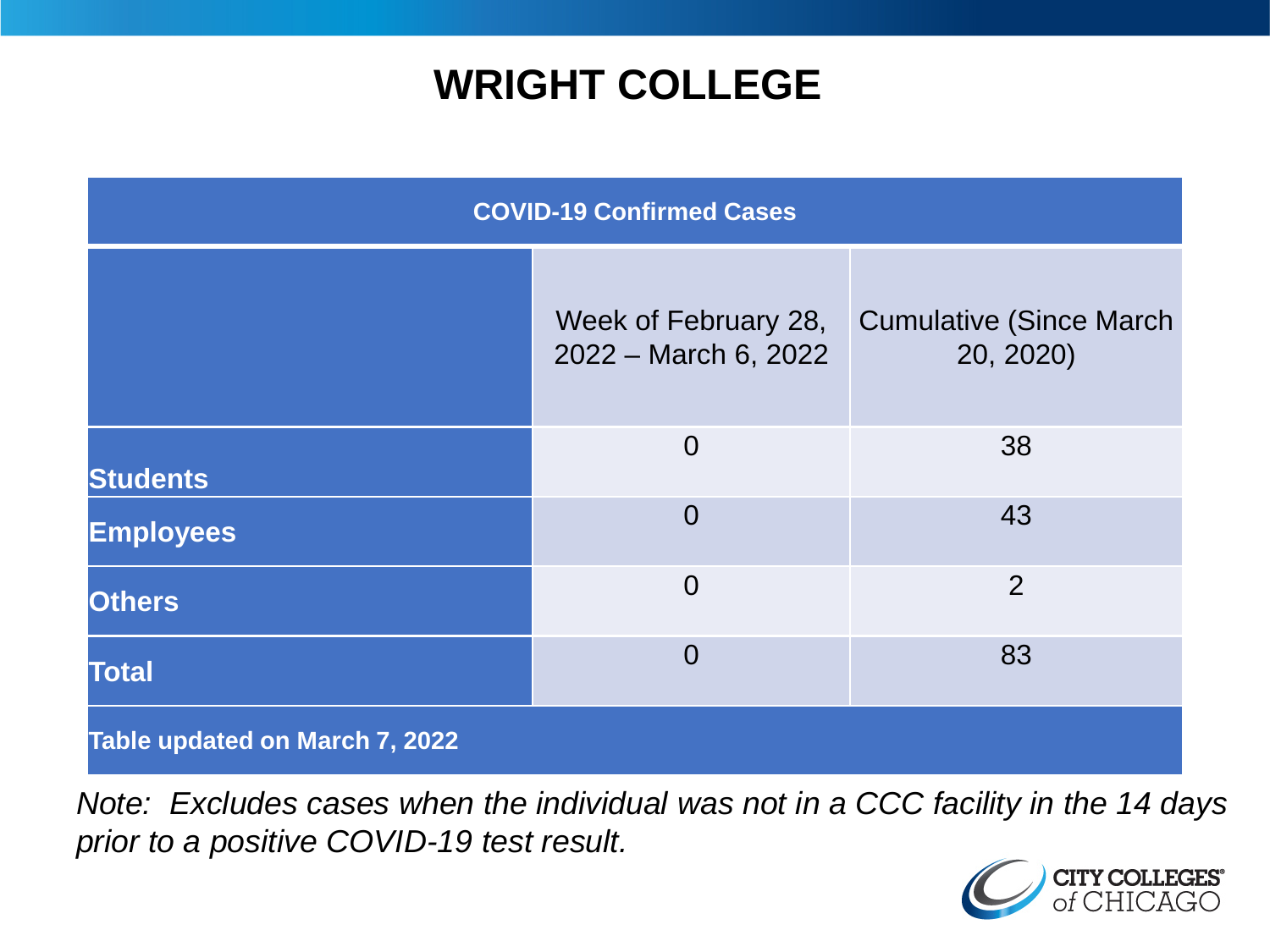#### **180 N. WABASH**

| <b>COVID-19 Confirmed Cases</b> |                                              |                                              |
|---------------------------------|----------------------------------------------|----------------------------------------------|
|                                 | Week of February 28,<br>2022 - March 6, 2022 | <b>Cumulative (Since March)</b><br>20, 2020) |
| <b>Students</b>                 | $\overline{0}$                               | $\overline{0}$                               |
| <b>Employees</b>                | $\Omega$                                     | $\overline{7}$                               |
| <b>Others</b>                   | $\overline{0}$                               | $\overline{2}$                               |
| <b>Total</b>                    | $\Omega$                                     | 9                                            |
| Table updated on March 7, 2022  |                                              |                                              |